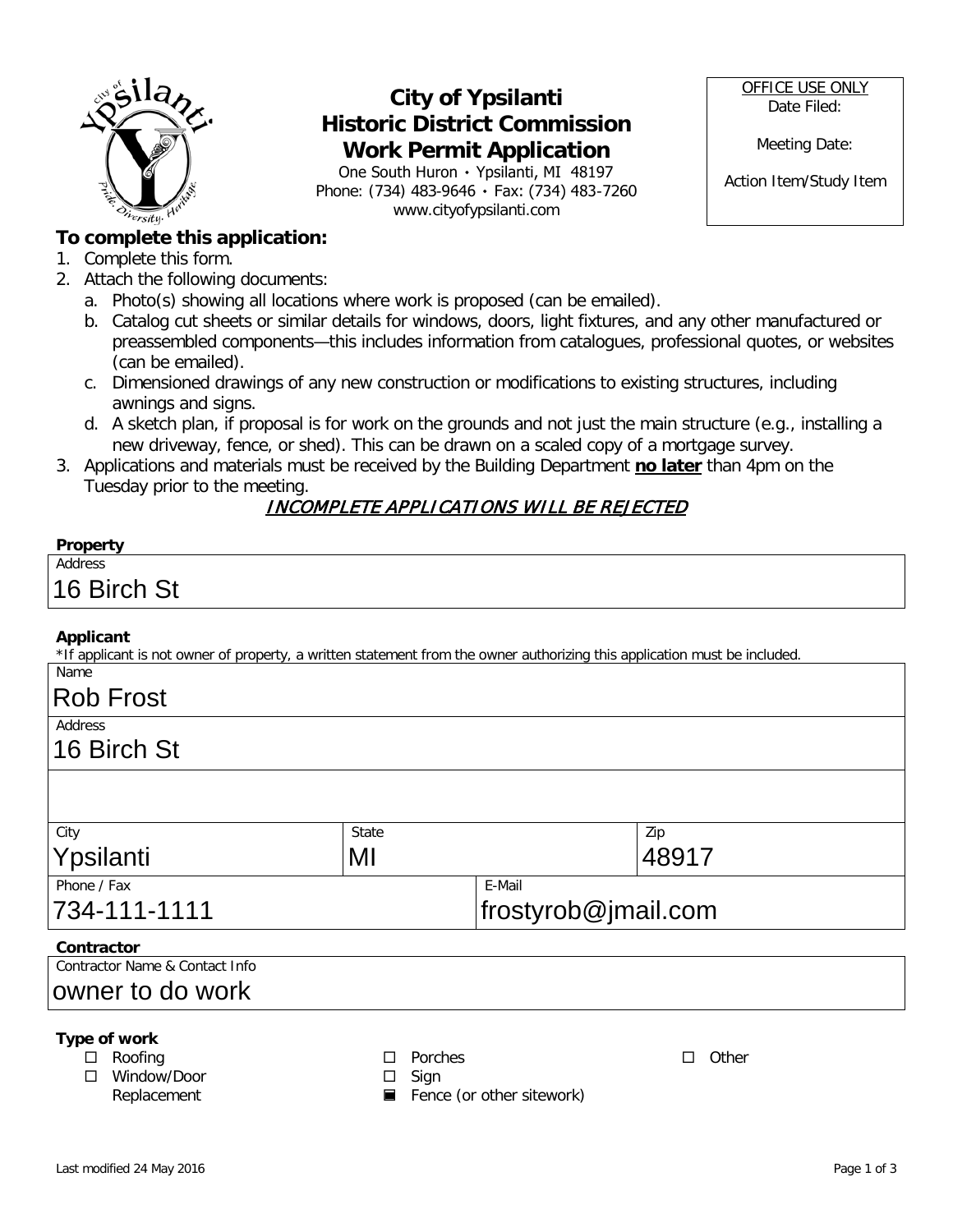Fence backyard with picket fence. 1/2" x 2.5" x 42" pickets on 5" centers, eight-foot fence sections with a 48" gate. All to be painted white.

#### **Materials (for paint include color chips or samples with application):**

Fence posts: 4" x 4" cedar with copper sheathed pyramid-shaped caps Gate posts (2)" 6" x 6" cedar Pickets: 1/2" x 2.5" cedar Rails: 2" x 4" cedar

#### **Permit Application Fee (action items only)**

| The fee is \$35 for the first \$3,000 in construction cost plus \$5 for every additional \$3,000 of construction cost. |                                                     |  |  |  |  |
|------------------------------------------------------------------------------------------------------------------------|-----------------------------------------------------|--|--|--|--|
| An additional fee of \$50 applies to HDC work started without the applicable permit.                                   |                                                     |  |  |  |  |
| Construction Cost:<br>\$1,750.00                                                                                       | Permit fee:<br>$\frac{1}{235}$ + \$ 0.00 = \$ 35.00 |  |  |  |  |
| <b>Cianoturo</b>                                                                                                       |                                                     |  |  |  |  |

#### **Signature**

I hereby attest that the above information is accurate. I am authorized to and grant permission to the City of Ypsilanti staff to be on the subject property for the purposes of preparing staff reports and/or evaluating this application.

**I further affirm that this property has, or will have before the proposed work is completed, a fire alarm system or smoke alarm complying with the Stille-DeRossett-Hale single-state construction code, PA 230 of 1972, as amended.**

Signature: Date: Date: Date: Date: Date: Date: Date: Date: Date: Date: Date: Date: Date: Date: Date: Date: Date: Date: Date: Date: Date: Date: Date: Date: Date: Date: Date: Date: Date: Date: Date: Date: Date: Date: Date: D

Print Name:

## Rob Frost

If you have questions about what the HDC generally permits or does not permit, or what they need to see in an application to render a decision, please call the office at 734-483-9646, email us at hdcintern@cityofypsilanti.com, or view our factsheets at cityofypsilanti.com/hdc.

#### **All other necessary Building Permits must be acquired before beginning work.**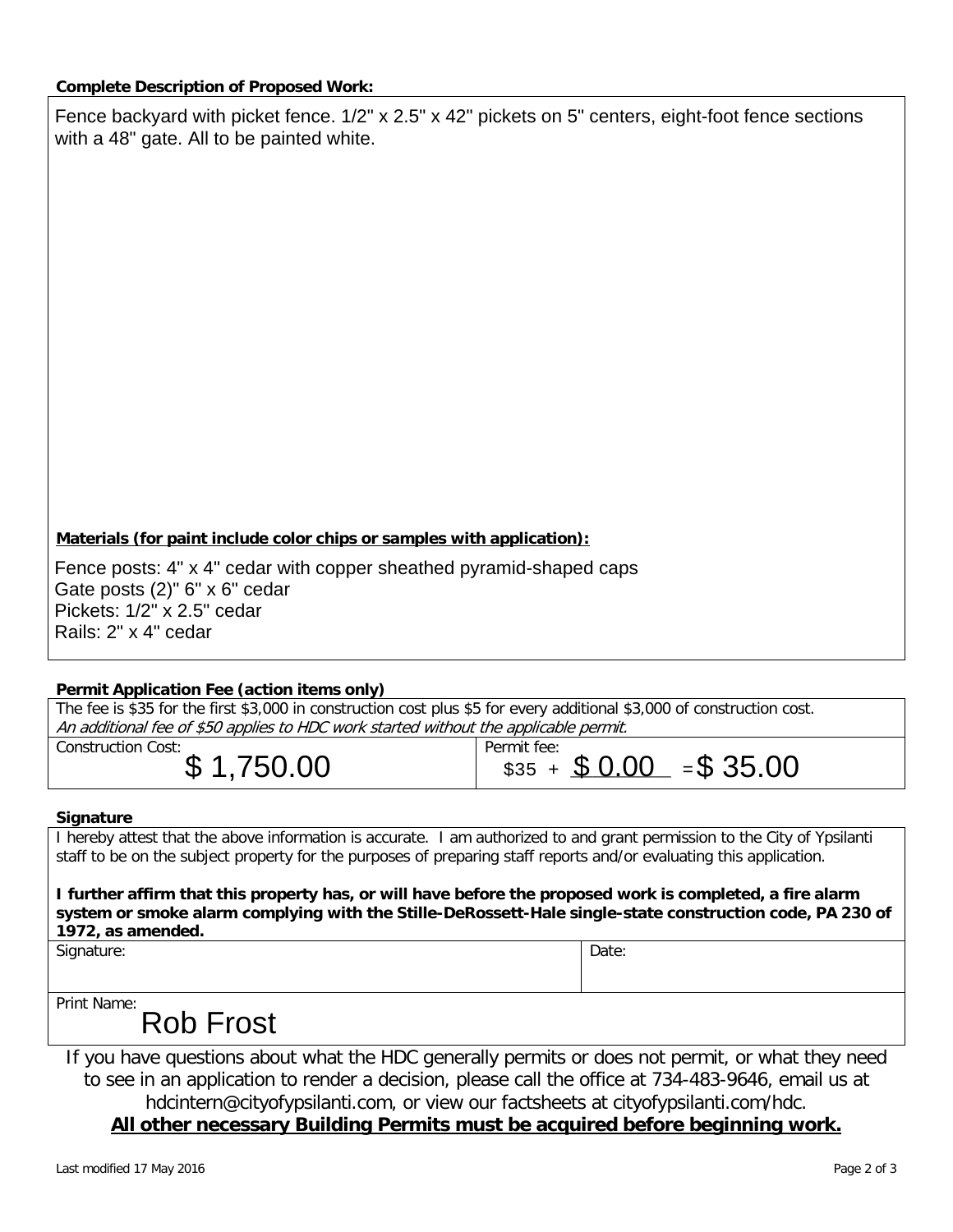

**City of Ypsilanti Historic District Commission Work Permit Application Check List**

# **Is your application complete?! Do you have the following?**

## **For painting projects:**

- $\overline{X}$  A detailed description of what you will be painting (trim, siding, deck, etc.)
- $\checkmark$  A list of all the materials you plan to use (paint brands, color names, etc.)
- $\checkmark$  Color chips or samples of the proposed paint colors
- $\checkmark$  Photographs of the property
- $\checkmark$  A description of how you plan to prep your surfaces for new paint (the HDC does not allow power washing or sand blasting)

## **For roofing projects:**

- $\checkmark$  A detailed description of the proposed roof work (Removing existing shingles? Replacing entire roof or portions?)
- $\checkmark$  Information about your plans for venting (can vents are generally not permitted in the district)
- $\checkmark$  Plans for the flashing and drip edge what color will they be?
- $\checkmark$  Brand name and style of proposed new roofing—include a cut sheet, catalogue sheet, or print-out with details about proposed shingles
- $\checkmark$  Color of the new shingles

## **For fencing projects:**

- $\checkmark$  Site plan or drawing of lot showing placement of fence in relation to buildings/property
- $\checkmark$  Proposed fencing material and style
- $\checkmark$  Color chip or sample of proposed paint or stain (wood must be finished with an opaque stain or paint)

# **For window projects:**

- $\checkmark$  A detailed description of your plans for the windows—are you replacing them entirely? Just the sash kits?
- $\checkmark$  A cut sheet, catalogue sheet, or printout with a photo of the proposed window, its dimensions and its materials (vinyl windows are generally not permitted in the district)
- $\checkmark$  Photographs of the existing windows showing their deterioration or lack of functionality

# **For all other projects:**

- $\checkmark$  A detailed description of the proposed work
- $\checkmark$  A list of all materials to be used in proposed work
- $\checkmark$  Samples or chips of any paint or stain
- $\checkmark$  A site plan for any application involving the installation of something on the site (fencing, out buildings, major landscaping, etc.)
- $\checkmark$  Cut-sheets, catalogue sheets, or printouts with details on any materials you are using (like composite wood materials, solar panels, siding, shingles, alternative materials, or anything with specific dimensions)

**Without this required information, your application will be considered incomplete and will not be added to the agenda until the necessary information is received.**